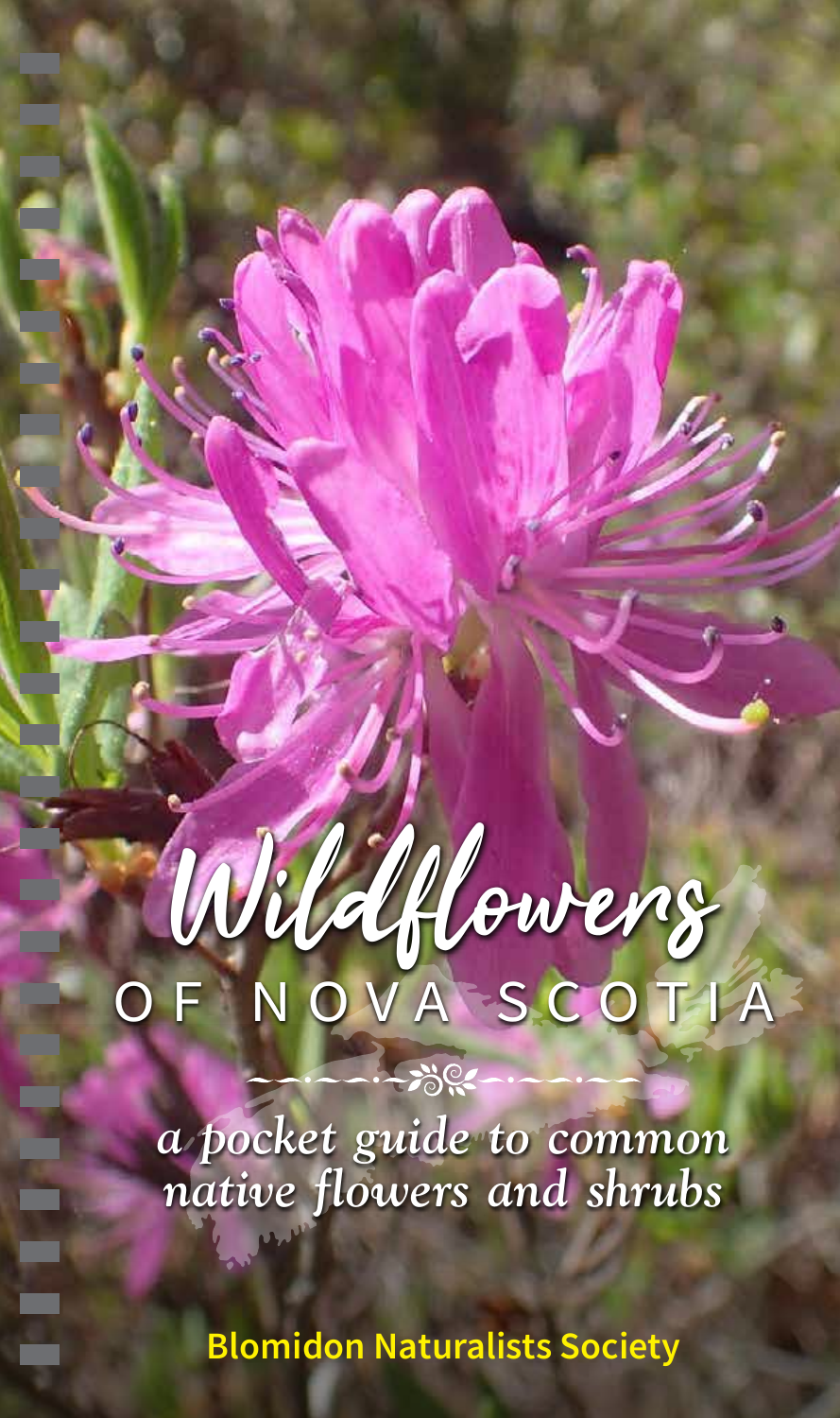#### **Copyright © Blomidon Naturalists Society 2020**

All rights reserved. No part of this book may be reproduced in any form or by any means, electronic or mechanical, including photocopying, recording, or by any information storage or retrieval system, without written permission of the publisher.

This guide is dedicated to all those who work tirelessly to conserve our natural environment.

Printed by Halcraft Printers, Halifax, Nova Scotia

Front cover photo: Rhodora (*Rhododendron canadense*), Ian Manning

Back cover photo: Mayflower (*Epigaea repens*), Peter Wallace



Monarch Butterfly (*Danaus plexippus*) on Common Milkweed (*Asclepias syriaca*)

# **Contents**<br>محتصد معارض محتصد مح

| Acknowledgements 2                              |
|-------------------------------------------------|
| Acadian Forest Region. 3                        |
| Why this guide and who is it for? $\dots \dots$ |
| Why these species?  5                           |
|                                                 |
|                                                 |
| Some terms explained  8                         |

#### **Wildflowers**

. .

| White and Green  10                           |  |
|-----------------------------------------------|--|
| Yellow and Orange 38                          |  |
| Pink and Red $\dots\dots\dots\dots\dots\dots$ |  |
| Blue and Purple 63                            |  |

#### **Shrubs**

| Low77<br>Medium to high $\ldots \ldots \ldots \ldots \ldots$ . 80 |
|-------------------------------------------------------------------|
| Photographers $\dots\dots\dots\dots\dots\dots\dots$ 87            |
| Harriet Irving Botanical Gardens (HIBG)<br>-88                    |
|                                                                   |
| Index of plants by common name $\dots \dots$ 91                   |
| Index of plants by scientific name $\ldots$ 93                    |
| About the authors 96                                              |
| About the Blomidon Naturalists Society                            |

(inside back cover)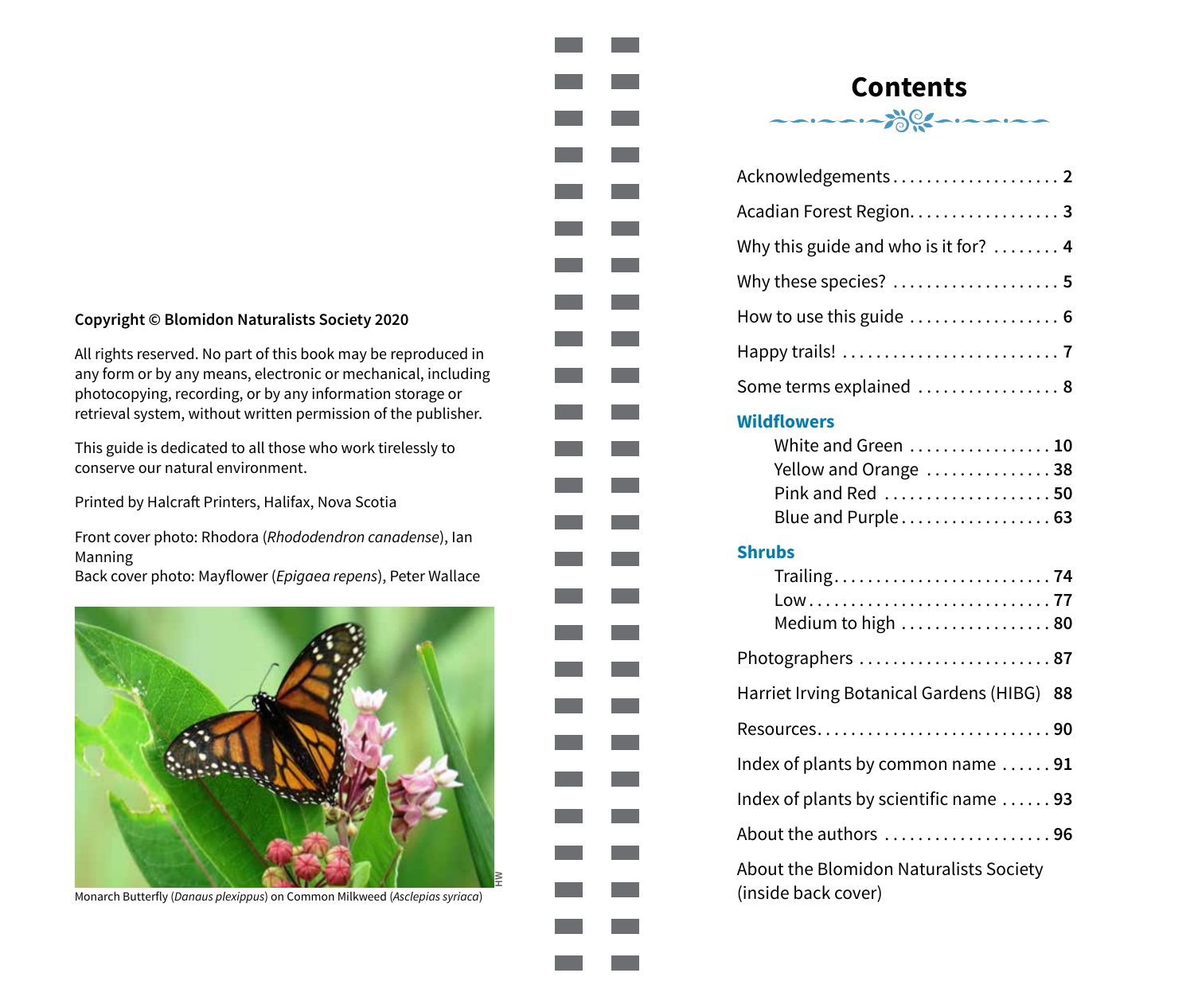### <span id="page-2-0"></span>**Acknowledgements**  $\frac{1}{\sqrt{2}}\left(\frac{1}{\sqrt{2}}\right)^{1/2}=\frac{1}{\sqrt{2}}\left(\frac{1}{\sqrt{2}}\right)^{1/2}=\frac{1}{\sqrt{2}}\left(\frac{1}{\sqrt{2}}\right)^{1/2}=\frac{1}{\sqrt{2}}\left(\frac{1}{\sqrt{2}}\right)^{1/2}=\frac{1}{\sqrt{2}}\left(\frac{1}{\sqrt{2}}\right)^{1/2}=\frac{1}{\sqrt{2}}\left(\frac{1}{\sqrt{2}}\right)^{1/2}=\frac{1}{\sqrt{2}}\left(\frac{1}{\sqrt{2}}\right)^{1/2}=\frac{1}{\sqrt{2}}$

This guide was developed by Carole Donaldson and Howard Williams for the Blomidon Naturalists Society, a local source of natural history expertise, and has received help, both financial and technical, from a number of individuals and organisations.

For generous financial donations, we are grateful to:

- **the Ptarmigan Foundation,**
- **the Friends of the Acadian Forest, and**
- **B** Patrick Kelly, BNS Board Member, private donation.

For technical assistance and review, we thank:

- **Adrien Rawley, former Horticulture Assistant and** Educator at Harriet Irving Botanical Gardens,
- **Dr. Sean Haughian, Curator of Botany, Nova Scotia** Museum, for review and support,
- **Melanie Priesnitz, Conservation Horticulturalist,** Harriet Irving Botanical Gardens, Acadia University, for her contributions,
- **Alain Belliveau, Collections Manager, E.C. Smith** Herbarium, Acadia University, for early input and advice,
- **David Edelstein, for layout and design, and for** many good suggestions.

Thanks also to the BNS Board members, who provided useful comments and review. Any remaining errors and omissions are those of the authors.

The photographs in the guide were provided by a number of individuals and organisations, and we are grateful for their permission to reproduce them. A full list of contributors can be found on page [87.](#page--1-7) The initials of the contributor can be found next to each photograph.

# <span id="page-2-1"></span>**Acadian Forest Region**



Nova Scotia is part of an ecoregion called the Acadian Forest Region (known as Forest Wapane'kati by the Mi'kmaq people). This is a temperate mixed forest of broadleaf (deciduous), and needle-bearing (coniferous) tree species.

The region spreads from southern Quebec into the maritime provinces of Prince Edward Island, New Brunswick and Nova Scotia, and extends into the northern New England states. It is a globally unique meeting ground between the boreal forest to the north and the deciduous, mixed forests of the south.

The Acadian Forest is rich in biodiversity and comprises a wide range of habitats that support a variety of flora and fauna. It is a region classified as "at risk" by the World Wildlife Fund and in need of conservation and stewardship.

**College** 

While Nova Scotia is part of the Acadian Forest Region, not all its plant species can be found naturally within the province. We are fortunate to have the Harriet Irving Botanical Gardens (HIBG), which contains a greater representation of the incredible variety of habitats found within the Acadian Forest Region. These gardens are open to the public and are well worth a visit (see page [88](#page-11-0)).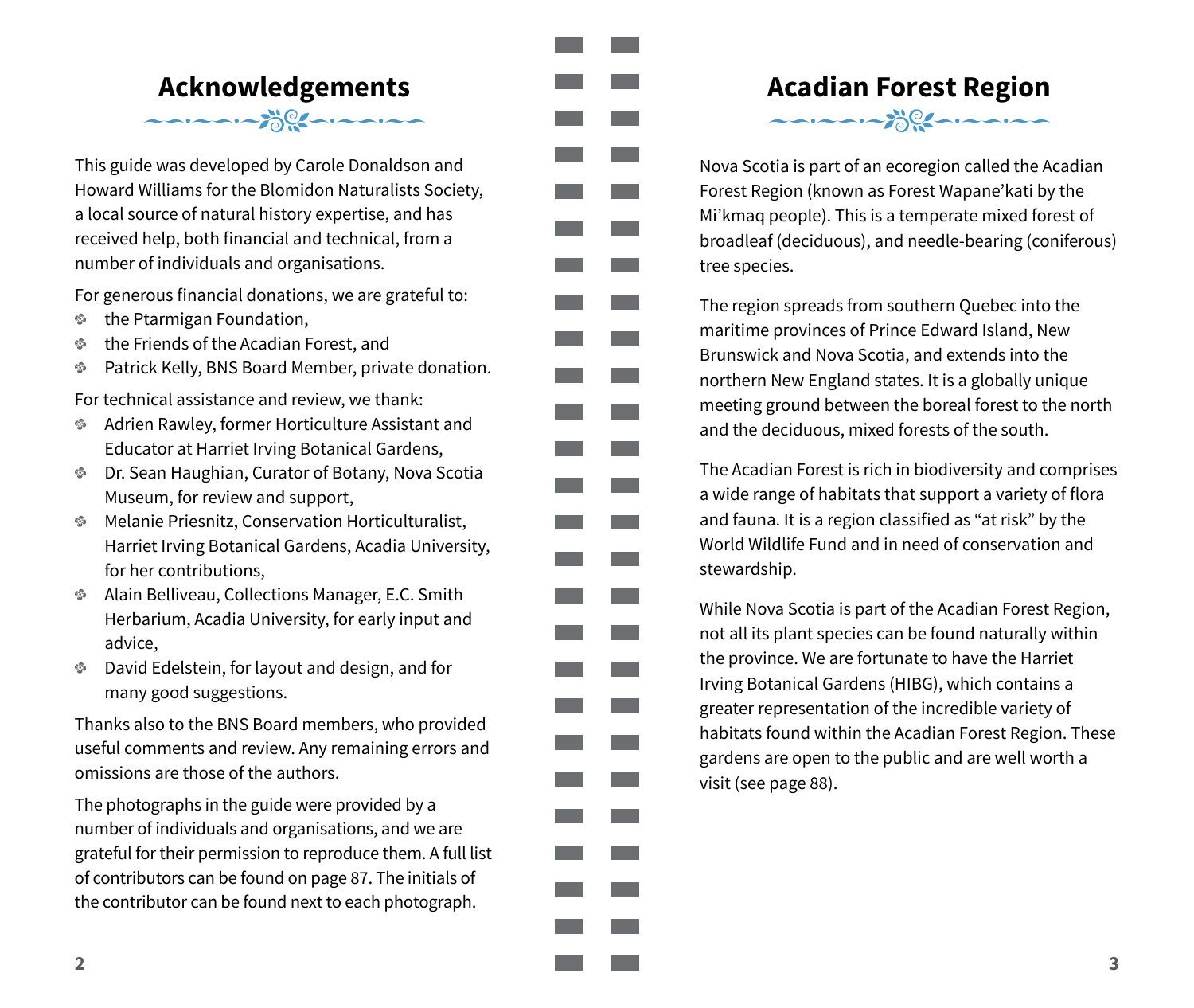### <span id="page-3-0"></span>**Some terms explained**  $\frac{1}{\sqrt{2}}\left(\frac{1}{\sqrt{2}}\right)^{1/2}$

While we have made every effort to avoid specialist *botanical terminology, some words may need*  clarification. Meanings for the purposes of this guide:

**Basal:** Occurring at or near the base of a plant, near ground level.

**Bog:** Open marshy area where soil is wet throughout the year.

**Boreal:** Climatic zone in the sub-Arctic, characterized by coniferous forests.

**Coniferous:** Dominantly evergreen, non-flowering trees bearing seed cones.

**Deciduous:** Plants such as trees or shrubs that lose their leaves in the fall.

**Floret:** A single flower of a head or cluster.

**Native:** Plant that developed naturally in an area, not introduced by humans.

**Phyllaries:** Reduced leaf-like structures that form one or more whorls immediately below a flower head.

**Rosette:** A circular arrangement of leaves.

**Sepals:** Part of a flower, usually green, typically functioning as petal support and protection of the bud before flowering.

**Shrub:** Seed-bearing plant with a woody stem (brown) tabs in this guide).



**Stem:** The main axis or support of a plant.

**Stalk:** Support for a flower or fruit. In this guide, the terms 'stem' and 'stalk' have been used interchangeably.

**Stamen:** Pollen-producing organ of a flower.

**Whorl:** Leaf or petal cluster arranged in a spiral or circular pattern.

**Wildflower:** Flower that grows in the wild, without intentional seeding.

**Woods / woodlands:** Land covered with trees, commonly containing open areas where wildflowers and shrubs take advantage of higher light levels. Mixed woodland contains both deciduous and coniferous trees.



Pink Lady's Slipper (*Cyprepidium acaule*)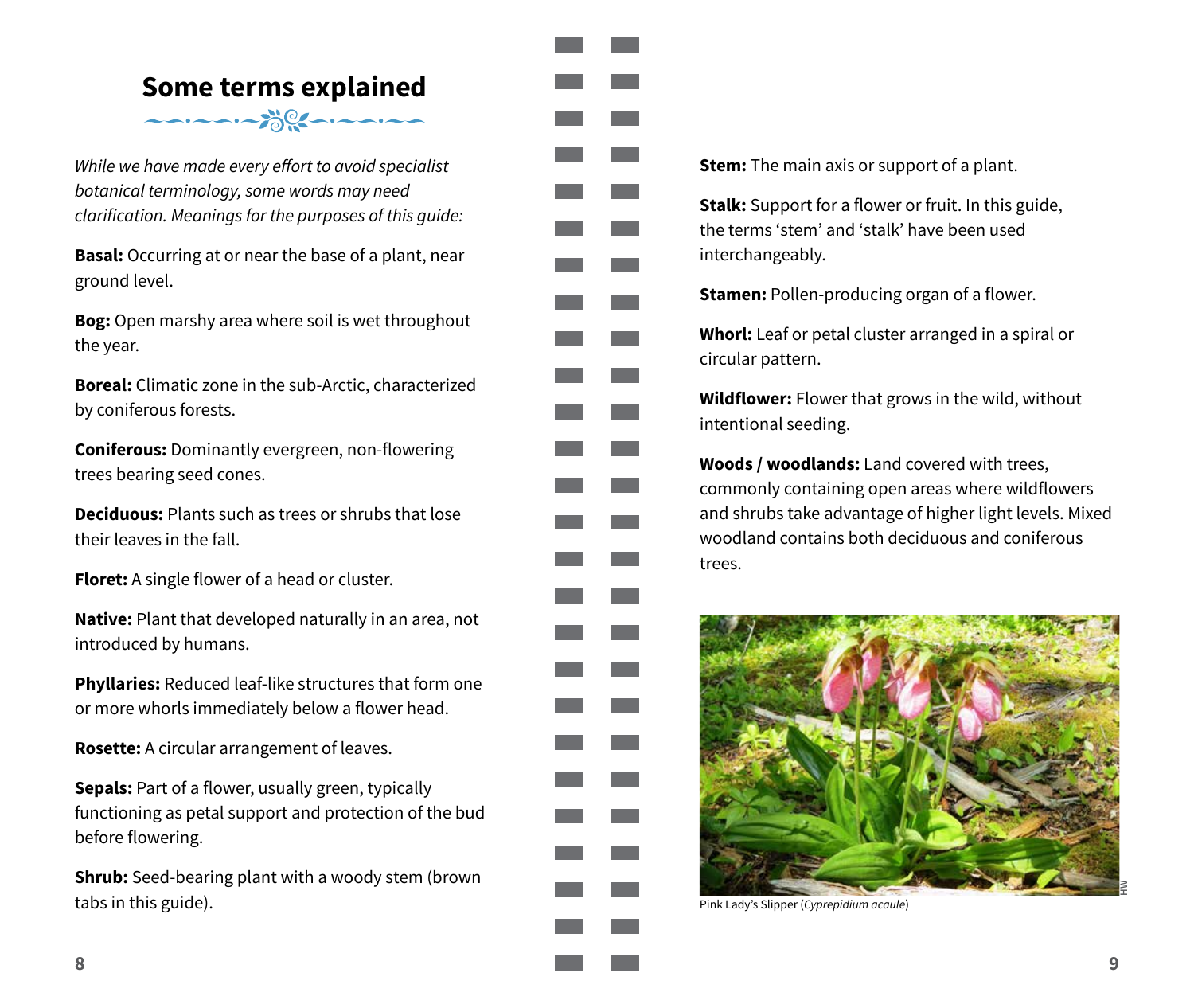<span id="page-4-0"></span>**Pearly Everlasting** *Anaphalis margaritacea* **Height:** up to 80 cm **Flowers:** August-October **Habitat:** disturbed ground, open barrens, woodlands



White papery flowers with distinct yellow centres. Grey-green lance shaped leaves.

### **Howell's Pussytoes**

**IM**

*Antennaria howellii*

**Height:** 5-10 cm **Flowers:** April-May **Habitat:** roadsides, open areas of woodland



Small basal rosette of *leaves with woolly white*  undersides. Flowerheads on stem up to 10 cm high.

**HW**



§

#### **WHITE & GREENISH FLOWERS WHITE & GREENISH FLOWERS**

**Jack-in-the-pulpit** *Arisaema triphyllum* **Height:** up to 100 cm **Flowers:** May to early July **Habitat:** damp woods and bogs



Large hooded flower, *green and white striped*  on top, striped brown*purple and pale green or white spike or 'jack'*  inside. Leaves have three lobes.

**Round-leaved Sundew** Drosera rotundifolia **Height:** 5-25 cm **Flowers:** June-August **Habitat:** bogs



Flower has five *petals and is carried*  on a single spike. Carnivorous plant. Leaves form a basal *rosette with red*  sticky hairs.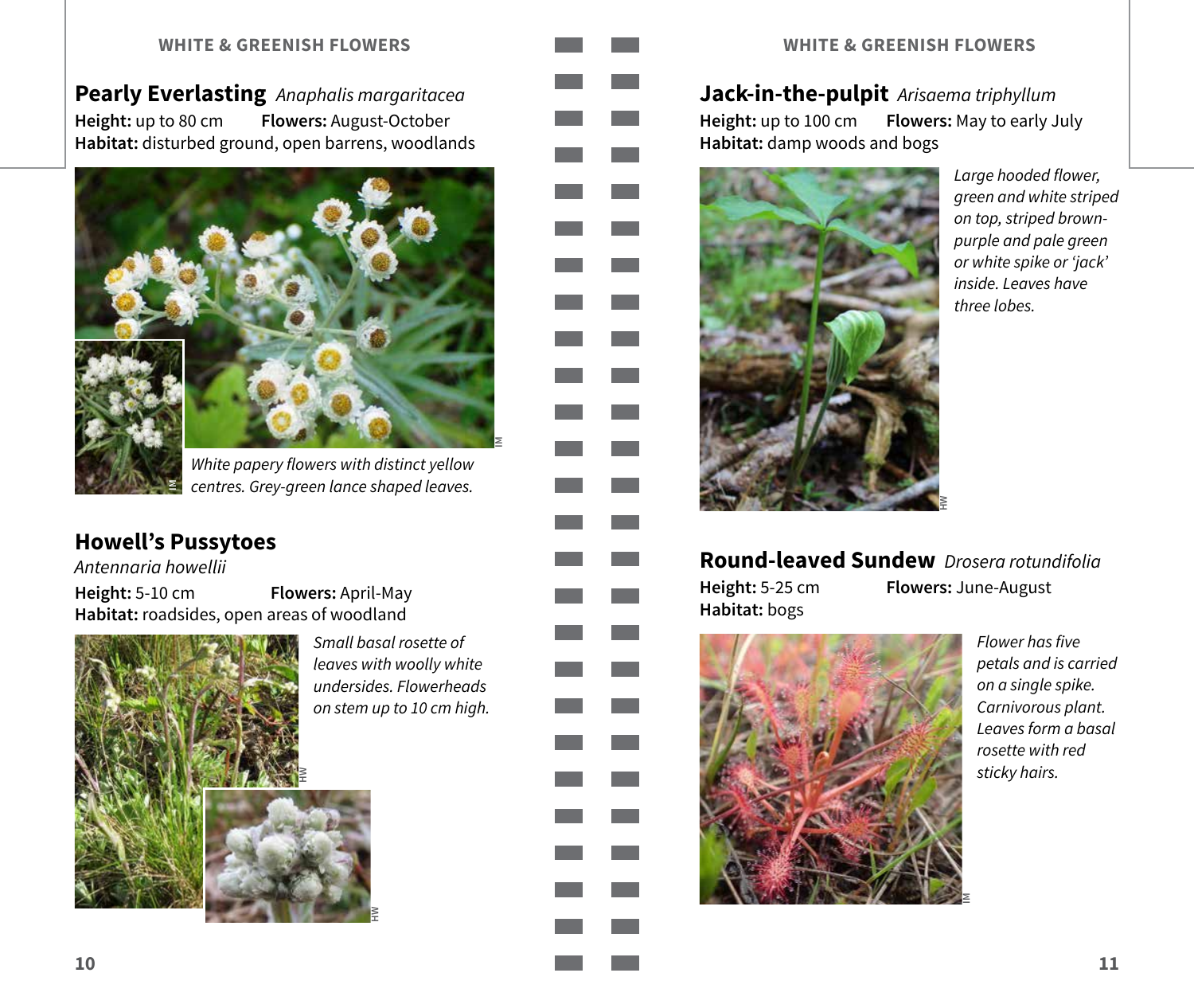#### **Red Baneberry** *Actaea rubra*

**Height:** up to 90 cm **Flowers:** May-June **Habitat:** common in mixed and deciduous woodlands



Rounded white flower cluster, sharply toothed leaves. Red berries give it its name.

#### **White Turtlehead** *Chelone glabra*

**Height:** 60-90 cm **Flowers:** July-August **Habitat:** prefers wet to moist areas



White flowers in dense spike. Non-branching square stems. Upper two petals are fused forming a hooded *structure, lower lip*  is three fused petals. Leaves are lanceshaped and finely toothed.

<u>হ</u>



#### **Seabeach Sandwort** *Honckenya peploides*

**Height:** up to 30 cm **Flowers:** May-September **Habitat:** sandy or gravelly beaches



Small white flowers at tip of branches. Fleshy, opposite lance-shaped leaves. Plant trails along the ground.

#### **Blunt-leaved Sandwort** Moehringia lateriflora

**Height:** up to 30 cm **Flowers:** June-September **Habitat:** gravelly shores, open woodland

Five-petalled white flowers in loose clusters of one to five flowers growing from weak, finely hairy stalks, often branched. Leaves in opposite *pairs, slightly oblong with*  blunt tips and smooth edges.

*Veins on underside*  of leaves are hairy.



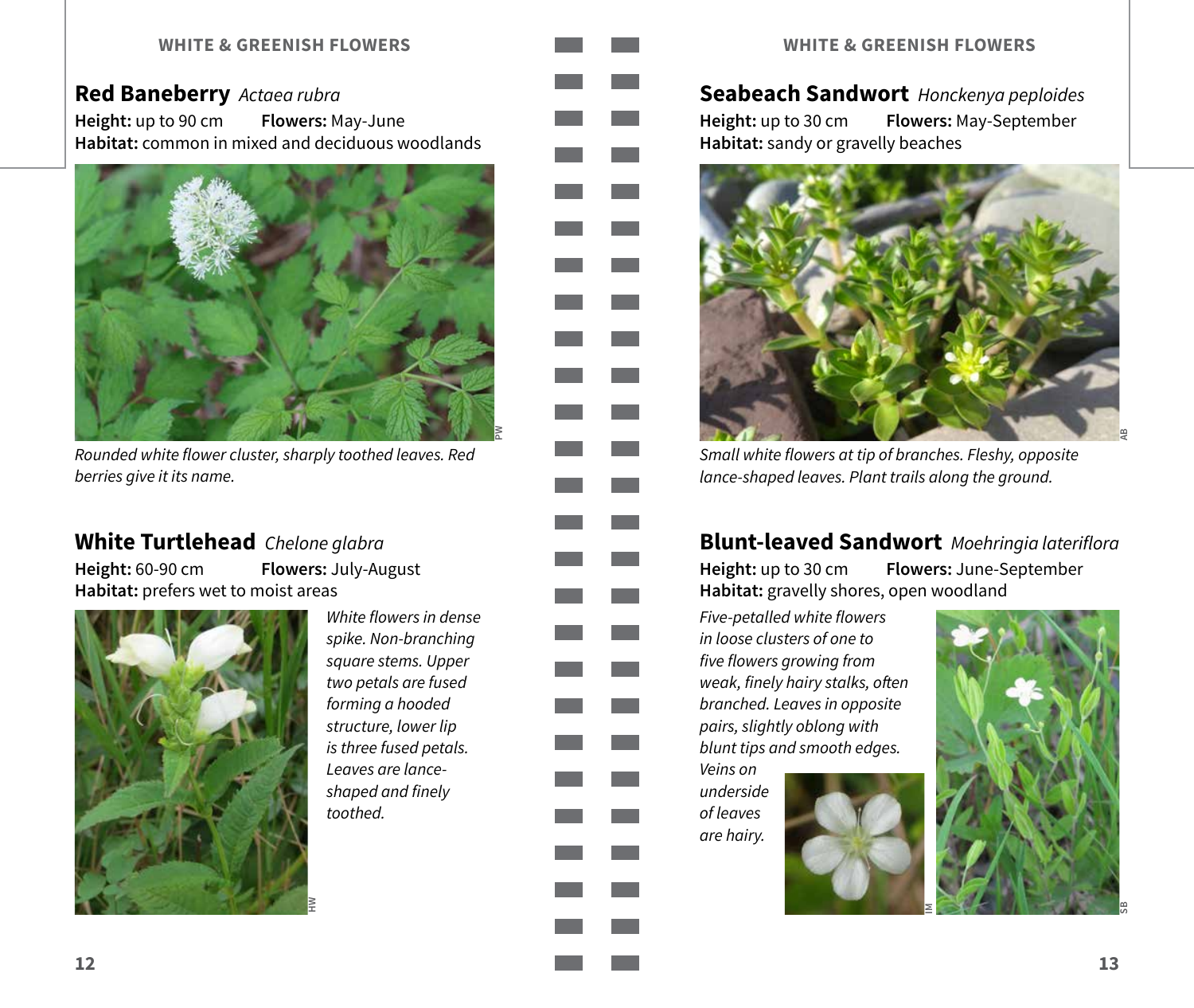**GOLDENRODS** There are over 100 species of Goldenrods, with around 20 being found in Nova Scotia! Many species are difficult to distinguish by the nonspecialist. Some of the more common species are shown here. Habitat may provide clues.

#### <span id="page-6-0"></span>**Large-leaved Goldenrod**

*Solidago macrophylla* **Height:** up to 100 cm **Flowers:** Aug-Sept **Habitat:** shady ravines and woodlands

Yellow flowers along a stout, single stem. Flowers face outward. *Large, almost round, basal leaves become*  more lance-shaped as they progress up the stem. Tend to be smooth-edged.



#### **Zigzag Goldenrod** Solidago flexicaulis

**Habitat:** rich woodlands

**Height:** up to 100 cm **Flowers:** July-September



Flowers similar to Largeleaved Goldenrod. Stem zigzags. Leaves are more ovate and are toothed.



#### **YELLOW & ORANGE FLOWERS YELLOW & ORANGE FLOWERS**

### **Bog Goldenrod**

*Solidago uliginosa* **Height:** up to 100 cm **Flowers:** July-September **Habitat:** damp areas, peat bogs, wet meadows, woodlands

Bright yellow flowers, densely *packed on stem and short*  branches. Leaves can be roundish to long and narrow. Flower stems sometimes appear purple.



## **Early Goldenrod**

*Solidago juncea* **Height:** up to 100 cm **Flowers:** June-September **Habitat:** roadsides, open woods

Yellow flowers on long, somewhat drooping branches. Long, lance-shaped leaves with fine hairs along the edges.

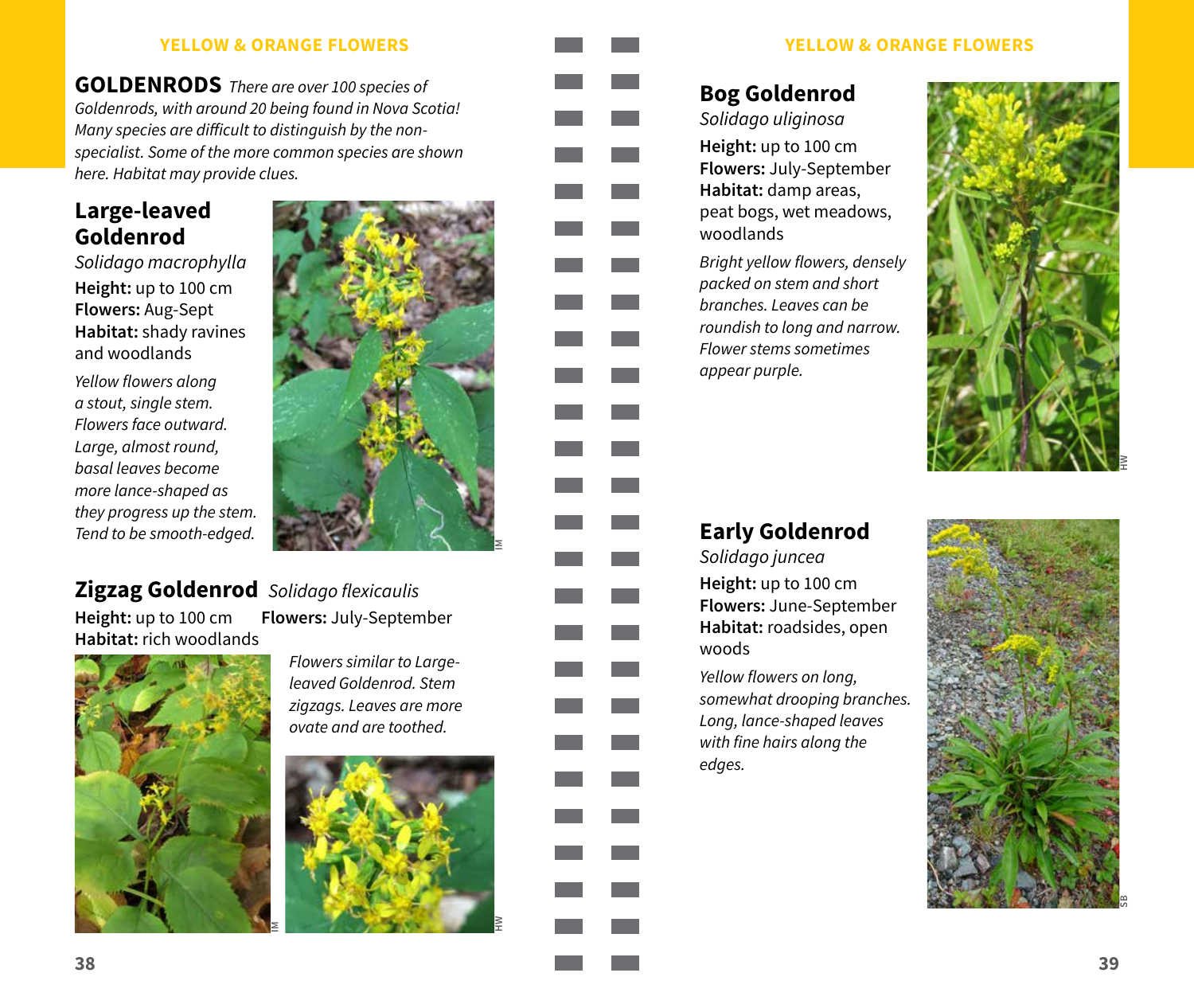The next three Goldenrods are similar in appearance, height, and habitats. They are not easy to distinguish. Each have tall, flowering stems forming pyramidal or wand-like heads, can grow to a height of two metres, and grow in open areas, disturbed ground and roadsides, etc. The leaves can be used to differentiate the species.

### **Canada Goldenrod**

*Solidago canadensis* **Height:** up to 1.5 m **Flowers:** July-October **Habitat:** clearings, woodland edge, roadsides

Narrow lance-like leaves, toothed and not as hairy as the other two. Two prominent leaf veins parallel to the midrib.

### **Giant Goldenrod**

*Solidago gigantea* **Height:** up to 2 m **Flowers:** Aug-Sept **Habitat:** disturbed sites, old meadows

*Looks like Canada*  Goldenrod; stems and leaves *are smooth and have a*  whitish look to them. Flower *heads may contain hundreds*  of florets.



#### **Rough-stemmed Goldenrod (NO PHOTO)** *Solidago rugosa*

Leaves are generally lance-shaped to ovate, with a single prominent vein and covered in hairs.



#### **Seaside Goldenrod** *Solidago sempervirens* **Height:** up to 2 m **Flowers:** August-September **Habitat:** shorelines, coastal dunes, marshes



Bright yellow flowers held in dense pyramids. Clumping plant. *Leaves are long, narrow, and*  hairless.



#### **Grass-leaved Goldenrod**

Euthamia graminifolia

**Height:** up to 150 cm **Flowers:** August-September **Habitat:** disturbed areas, old meadows



Clusters of small yellow flowers at the top of plant *and on upper*  branches. Leaves *are smooth edged and linear with*  obvious veins.

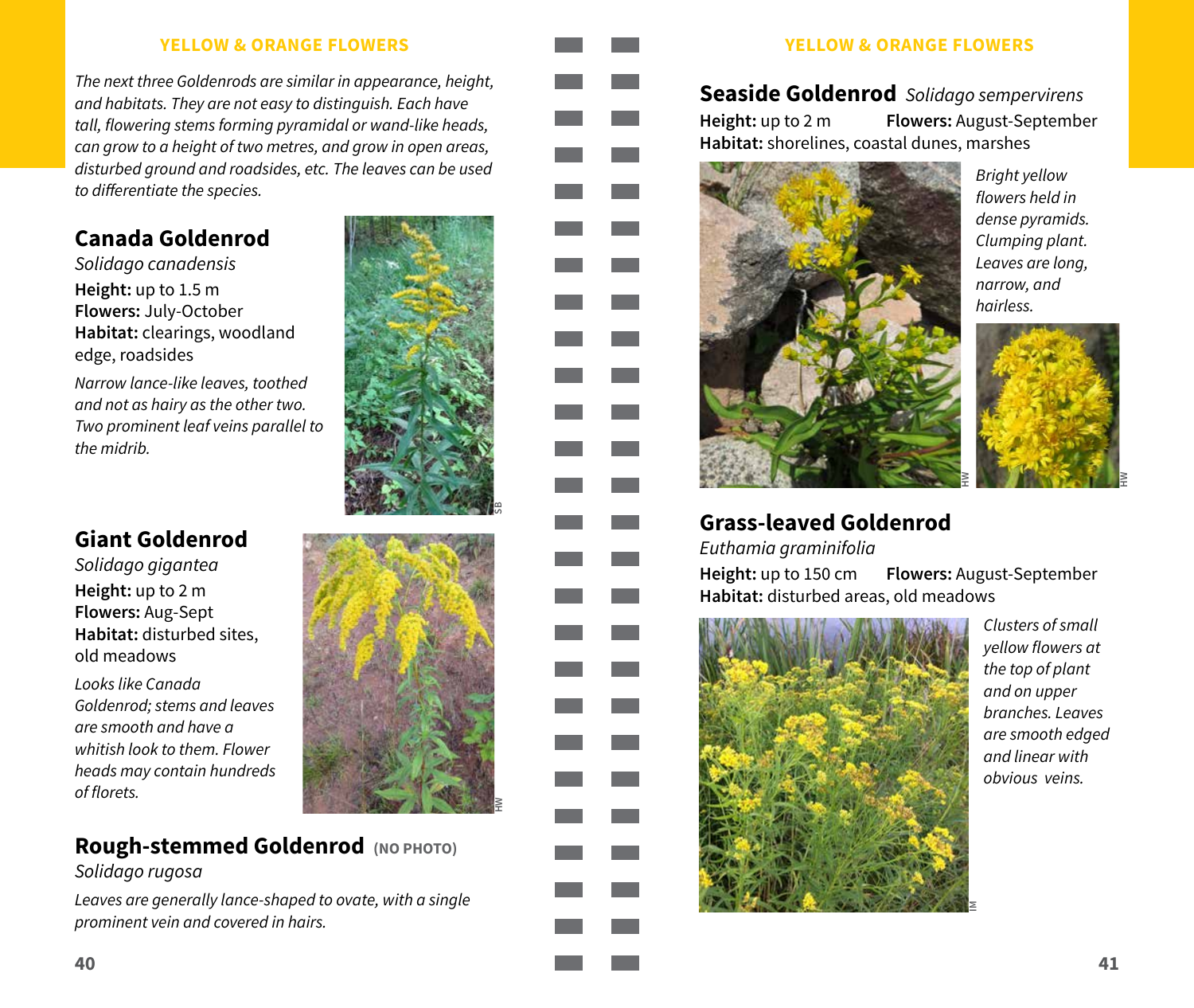#### **Rose Pogonia** Pogonia ophioglossoides **Height:** up to 30 cm **Flowers:** July-August **Habitat:** bogs, wet meadows

*Orchid with pink, usually solitary*  flower. Three sepals *spread apart on top,*  two form a hood. Lip *is hairy with three*  rows of yellow hairs down the centre. One leaf clasps the stem partway up.



**Fireweed** Chamaenerion angustifolium

**Height:** up to 2 m **Flowers:** July-August **Habitat:** prolific along roadsides, open woodlands, and disturbed ground





Tall plant with many pink flowers down the stem. Leaves are lance-shaped.



#### **Common Milkweed** *Asclepias syriaca* **Height:** up to 120 cm **Flowers:** July **Habitat:** meadows, field edges, waste ground



Rounded clusters of pink flowers. Leaves are *oblong and rounded on*  ends with velvet-like hairs underneath. Preferred food of Monarch butterfly caterpillars.



**HW**

**Swamp Milkweed** *Asclepias incarnata* **Height:** up to 150 cm **Flowers:** August **Habitat:** moist to wet soils



Rounded clusters of pink flowers. Leaves are opposite, long and lance-like. Preferred food of Monarch butterfly caterpillars.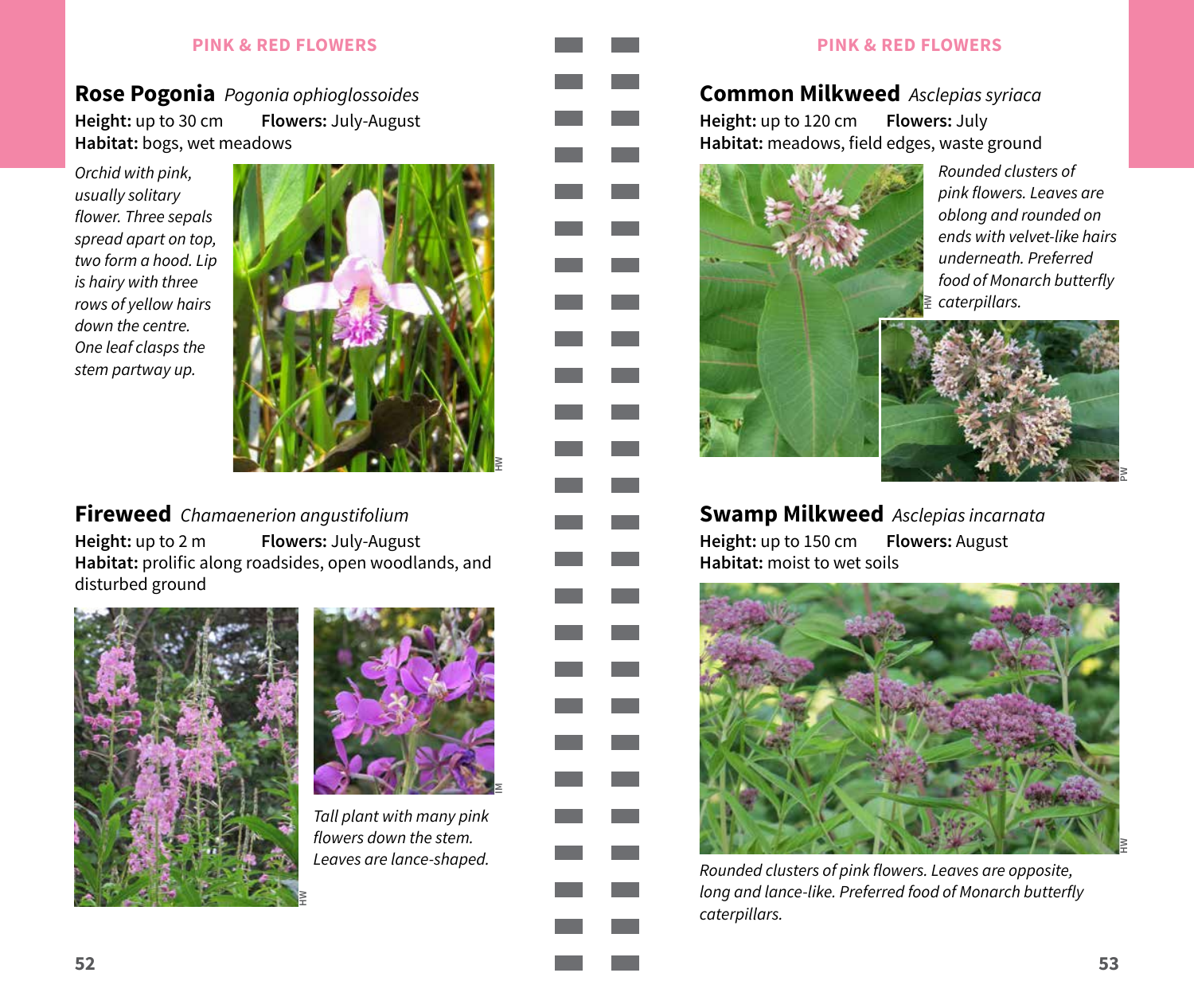### **Sea Lungwort, Oysterleaf** Mertensia maritima

**Height:** 20 cm **Flowers:** June-August **Habitat:** coastal shorelines



Bell-like flowers start pink and turn blue when open. Flowers at the end of leafy stems. Leaves are bluish-grey to greyishgreen and are waxy. Forms a sprawling mat.

#### **Sea Lavender** *Limonium carolinianum*

**Height:** 30-60 cm **Flowers:** July-September **Habitat:** saltmarshes and seashores



Small pale-purple flowers growing along one side of stem in loose, branching clusters. Blue-grey leaves are basal and lance-shaped.

#### **PURPLE & BLUE FLOWERS PURPLE & BLUE FLOWERS**

#### **Square-stemmed Monkeyflower**

Mimulus ringens **Height:** up to 120 cm **Flowers:** July-August **Habitat:** wet areas such as marshes and edges of streams

Blue-purple flower with distinct yellow throat. Flower has two fused upper petals and three petals forming lower lip. Leaves

*are long and opposite, generally*  lance-shaped.





#### **Common Self-heal / Heal-All** Prunella vulgaris

**Height:** up to 30 cm **Flowers:** June-September **Habitat:** waste ground, meadows, lawns

**HW**

Cone-like cluster of purple flowers. Top two petals fused to form a hood, lower three form a lip. *Lowest lobe is larger*  and fringed. Stems are square in crosssection.

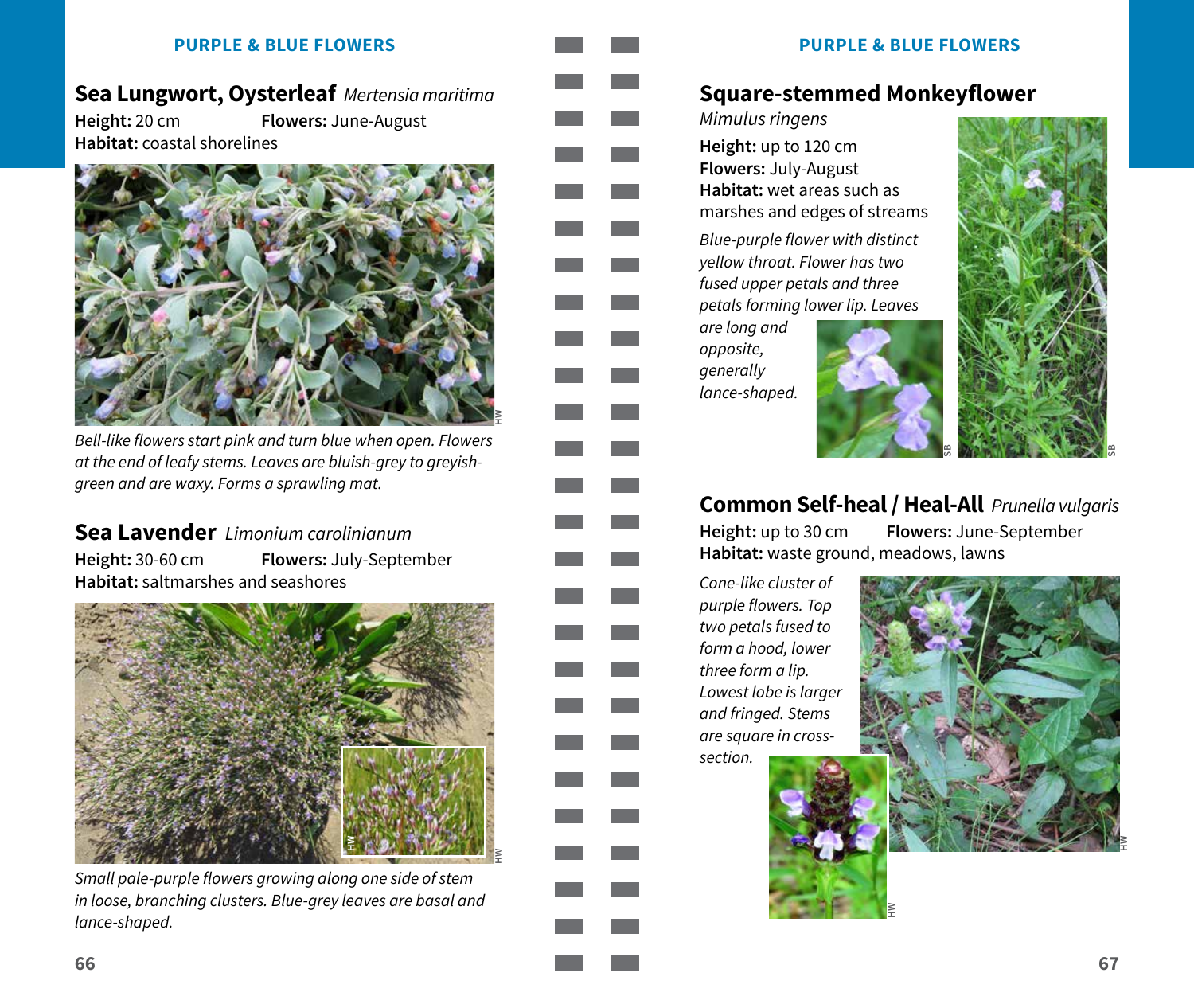#### **FLOWERING SHRUBS FLOWERING SHRUBS**

#### <span id="page-10-0"></span>**Eastern Teaberry / Wintergreen**

Gaultheria procumbens

**Height:** up to 15 cm **Flowers:** July-August **Habitat:** coniferous and deciduous woods, barrens

*White to pink,*  nodding, urn-shaped flowers, single or in small clusters. Trailing plant. *Leaves are alternate, round to elliptical, and a shiny dark* 





**Common Bearberry** Arctostaphylos uva-ursi **Height:** up to 10 cm **Flowers:** May-June **Habitat:** gravelly and sandy soils, over rocks

§



Pink, nodding, bell-shaped flowers at ends of stems. Trailing plant. Leaves are spoon-shaped, dark green, and shiny, with paler undersides.

**Partridgeberry** Mitchella repens **Height:** up to 3 cm **Flowers:** July **Habitat:** mossy mixed woodland floors



*White, tubular*  flowers, in pairs. Trailing evergreen plant. Heart*shaped leaves are a distinct bright green with obvious*  light-coloured veins. Bright red berries often persist *throughout the*  year.

**Creeping Snowberry** Gaultheria hispidula **Height:** 5 cm **Flowers:** June **Habitat:** shady mixed woodland floors



Single, tiny, white, bell-shaped flowers, often hidden under foliage. Trailing plant. Leaves are small, egg-shaped, and shiny. Underside is paler, with a few hairs. (Photo shows small white berries, flower photo not available.)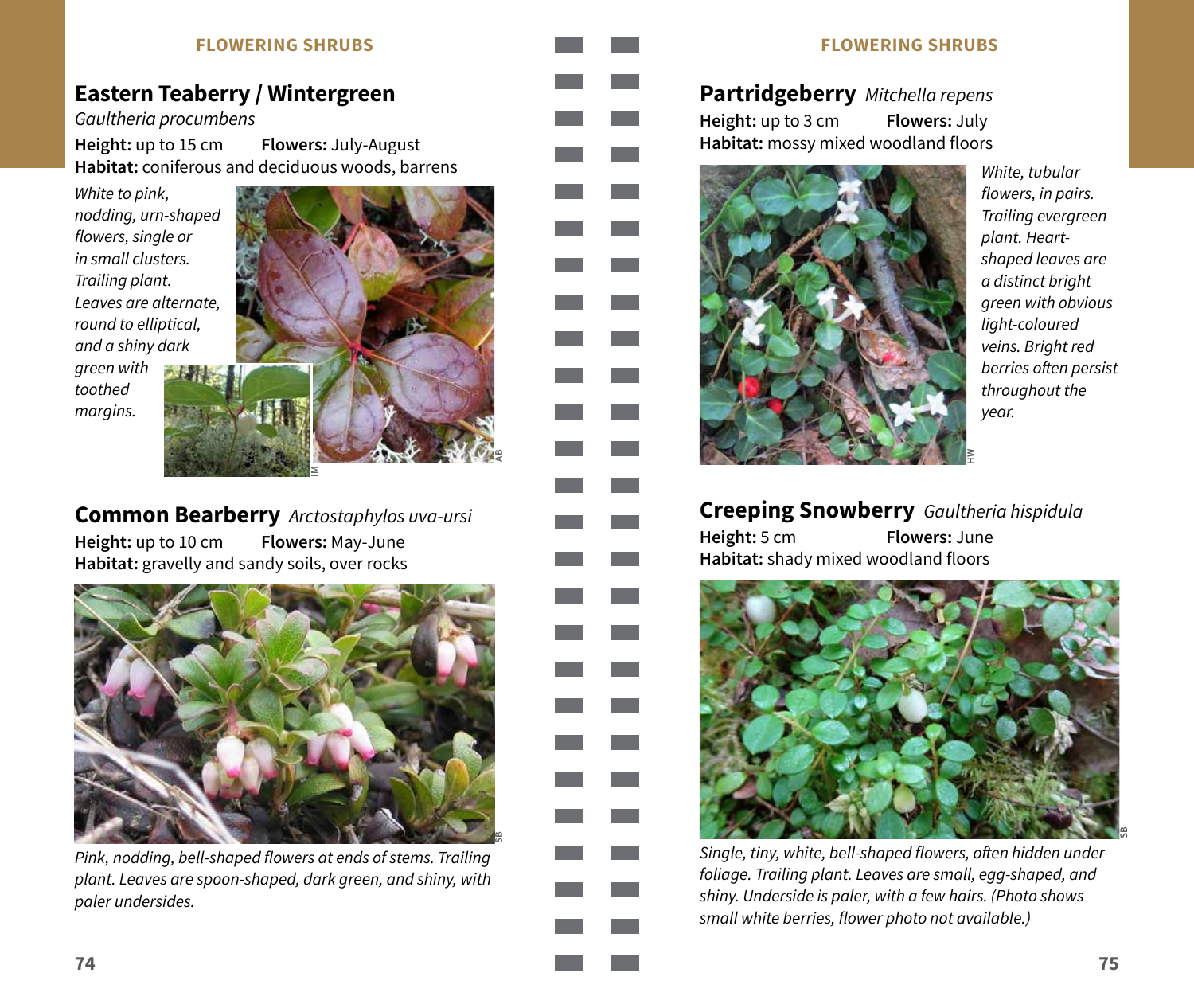### <span id="page-11-0"></span>**Harriet Irving Botanical Gardens**  $\begin{picture}(180,10) \put(0,0){\vector(1,0){10}} \put(10,0){\vector(1,0){10}} \put(10,0){\vector(1,0){10}} \put(10,0){\vector(1,0){10}} \put(10,0){\vector(1,0){10}} \put(10,0){\vector(1,0){10}} \put(10,0){\vector(1,0){10}} \put(10,0){\vector(1,0){10}} \put(10,0){\vector(1,0){10}} \put(10,0){\vector(1,0){10}} \put(10,0){\vector(1,0){10}} \put(10,0){\vector($

The Harriet Irving Botanical Gardens (HIBG) are located on the south side of the KC Irving Environmental Science Centre at Acadia University, in Wolfville, Nova Scotia.

This six-acre garden was conceived and donated by the families of Arthur, James, and John Irving in memory of their mother, Harriet Irving, who was a native plant enthusiast. The gardens represent nine native habitats of the Acadian Forest Region: bog, marsh, coastal headland, sand barrens, mixed woodland, wet woodland, coniferous forest, deciduous forest, and calcareous woodland. Each habitat has a unique set of trees, plants, and shrubs.

The garden also features a herbaceous border that showcases spectacular examples of Acadian Forest wildflowers. Many are native to Nova Scotia, and others, which are typically only found in the southern reaches of the region, can also be seen. The following page shows some examples of flowers that can be found in the herbaceous border.

The gardens are open to the public every day of the year except Christmas Day (and may be closed due to weather conditions). There is no admission charge for individuals, and guided tours can be arranged for groups for a small fee (botanicalgardens.acadiau.ca). It is well worth a visit to see first hand the wonder and diversity of the Acadian Forest Region.

Many of the plants in the guidebook can be found in the HIBG, and you are encouraged to visit it to see the colour and diversity of our native plants and consider how to include native plants into your own gardens.

**Photos of Acadian Forest flowers in the Harriet Irving Botanical Gardens**



Blue Lobelia *Lobelia siphilitica*



Cardinal Flower *Lobelia cardinalis*



Canada Anemone *Anemone canadensis*



Cut-leaf Cone Flower *Rudbeckia laciniata*



Wild Bergamot Monarda fistulosa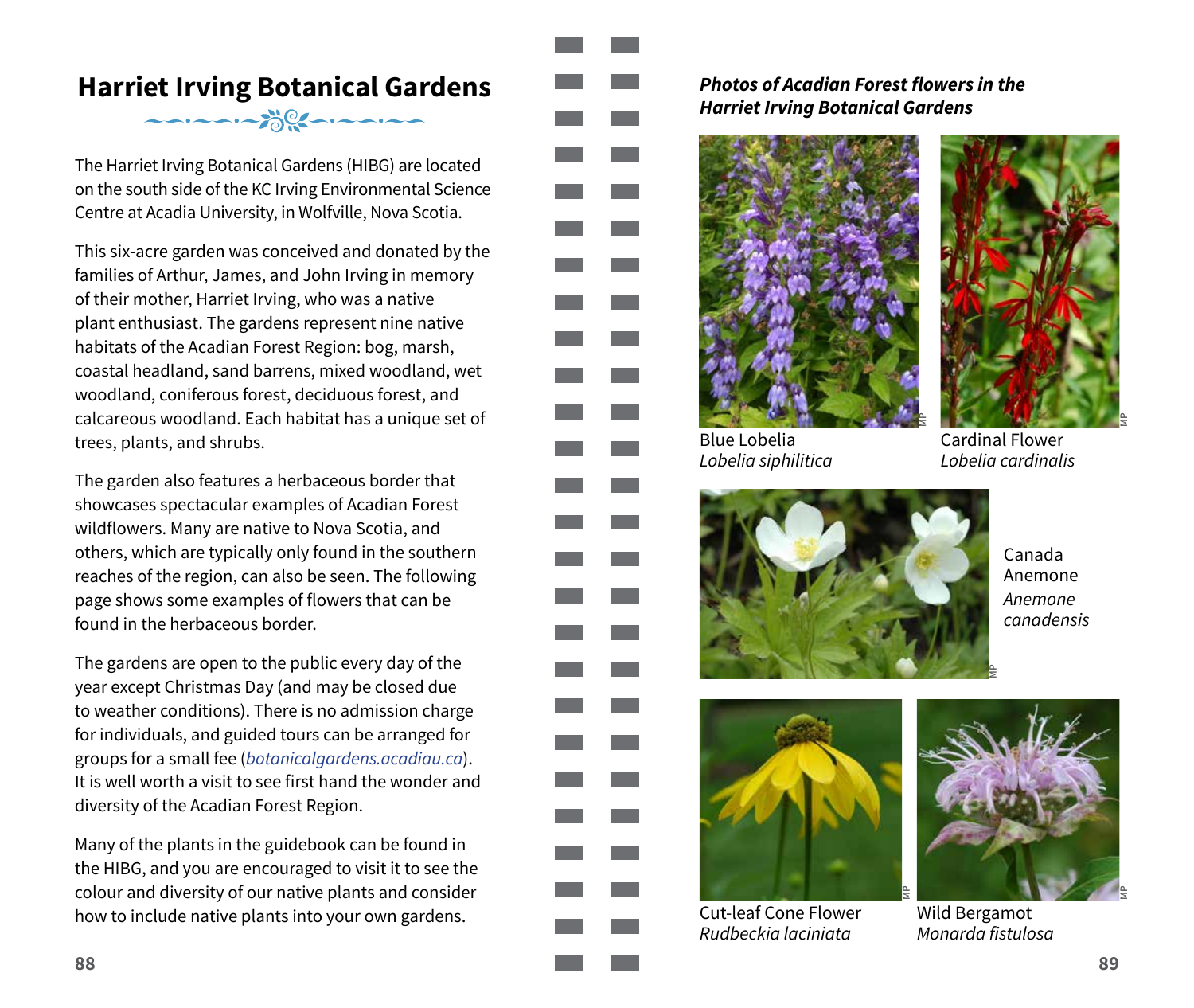### <span id="page-12-0"></span>**Resources**  $\frac{1}{\sqrt{2}}\left(\frac{1}{\sqrt{2}}\right)^{1/2}$

*We used many resources in putting this guide together,*  including web-based sites found by searching for plants of the Acadian Forest Region (too many to list here). However, we found the following resources to be very useful and encourage you to use these, or any of the many other field guides, for more comprehensive information on the wildflowers and shrubs of Nova Scotia.

#### **Books**

Boland, T. 2012 Trees and Shrubs of the Maritimes, Boulder Publications, 235 p.

Boland, T. 2014 Wildflowers of Nova Scotia: Field guide, Boulder Publications, 413 p.

Fielding, R.R. 2016 Shrubs of Nova Scotia, Nimbus Publishing, 170 p.

Munro, M.C., Newell, R.E., and Hill, N.M. 2014 Nova Scotia Plants, Nova Scotia Museum, Halifax, NS, Canada, 1493 p.

National Audubon Society Field Guide to Wildflowers Eastern Region North America, 2001, Alfred K. Knopf, 880 p.

#### **Websites**

Atlantic Canada Conservation Data Centre (ACCDC) accessed at: accdc.com/en/ranks.html

Database of Vascular Plants of Canada (VASCAN) accessed at: data.canadensys.net

 $i$ Naturalist accessed at: *ingturalist.ca* 

Nova Scotia Museum of Natural History (NSMNH) accessed at: naturalhistory.novascotia.ca

Wikipedia accessed at: www.wikipedia.org

#### <span id="page-12-1"></span>**Index of plants by common name**  $\begin{picture}(180,10) \put(0,0){\vector(1,0){10}} \put(10,0){\vector(1,0){10}} \put(10,0){\vector(1,0){10}} \put(10,0){\vector(1,0){10}} \put(10,0){\vector(1,0){10}} \put(10,0){\vector(1,0){10}} \put(10,0){\vector(1,0){10}} \put(10,0){\vector(1,0){10}} \put(10,0){\vector(1,0){10}} \put(10,0){\vector(1,0){10}} \put(10,0){\vector(1,0){10}} \put(10,0){\vector($

Alternate-leaved Dogwood, 81 American Cow-wheat, 35 American Groundnut, 59 American Water-horehound, 34 American Witch-hazel, 83 Annual Fleabane, 16 Arrow-Leaved Violet, 71 Beach Pea, 62 Black Huckleberry, 79 Bloodroot, 29 Blue Vervain, 72 Bluebead Lily, 42 Blunt-leaved Sandwort, 13 Bog Aster, 69 Bog Goldenrod, 39 Bog Rosemary, 77 Bristly Sarsaparilla, 32 Broad-leaved Arrowhead, 25 Bunchberry, 29 Calico Aster, 15 Canada Burnet, 26 Canada Fly-honeysuckle, 79 Canada Goldenrod, 40 Canada Hawkweed, 43 Canada St John's-wort, 45 Carolina Rose, 86 Carolina Spring Beauty, 56 Checkered Rattlesnakeplantain, 24 Club-spur Orchid, 22 Common Bearberry, 74 Common Boneset, 27 Common Dogbane, 28 Common Elderberry, 84

Common Evening-primrose, 45 Common Eyebright, 63 Common Harebell, 63 Common Milkweed, 53 Common Pipsissewa, 60 Common Self-heal, 67 Common Silverweed, 48 Common Winterberry / Canada Holly, 82 Common Wood-sorrel, 62 Cranberry Viburnum, 80 Creeping Snowberry, 75 Cuke Root, 35 Downy Yellow Violet, 48 Dragon's-mouth, 50 Dutchman's Breeches, 34 Early Coralroot, 24 Early Goldenrod, 39 Eastern Teaberry / Wintergreen, 74 Fireweed, 52 Flat-top White Aster, 15 Fragrant Water-lily, 36 Fringed Yellow Loosestrife, 46 Ghost Pipe, 19 Giant Goldenrod, 40 Goldthread, 30 Grass-leaved Goldenrod, 41 Great-Spurred Violet, 71 Harlequin Blue Flag, 64 Heart-leaved Aster, 68 Hedge False Bindweed, 54 Herb-Robert, 57 Hooded Ladies'-Tresses, 21